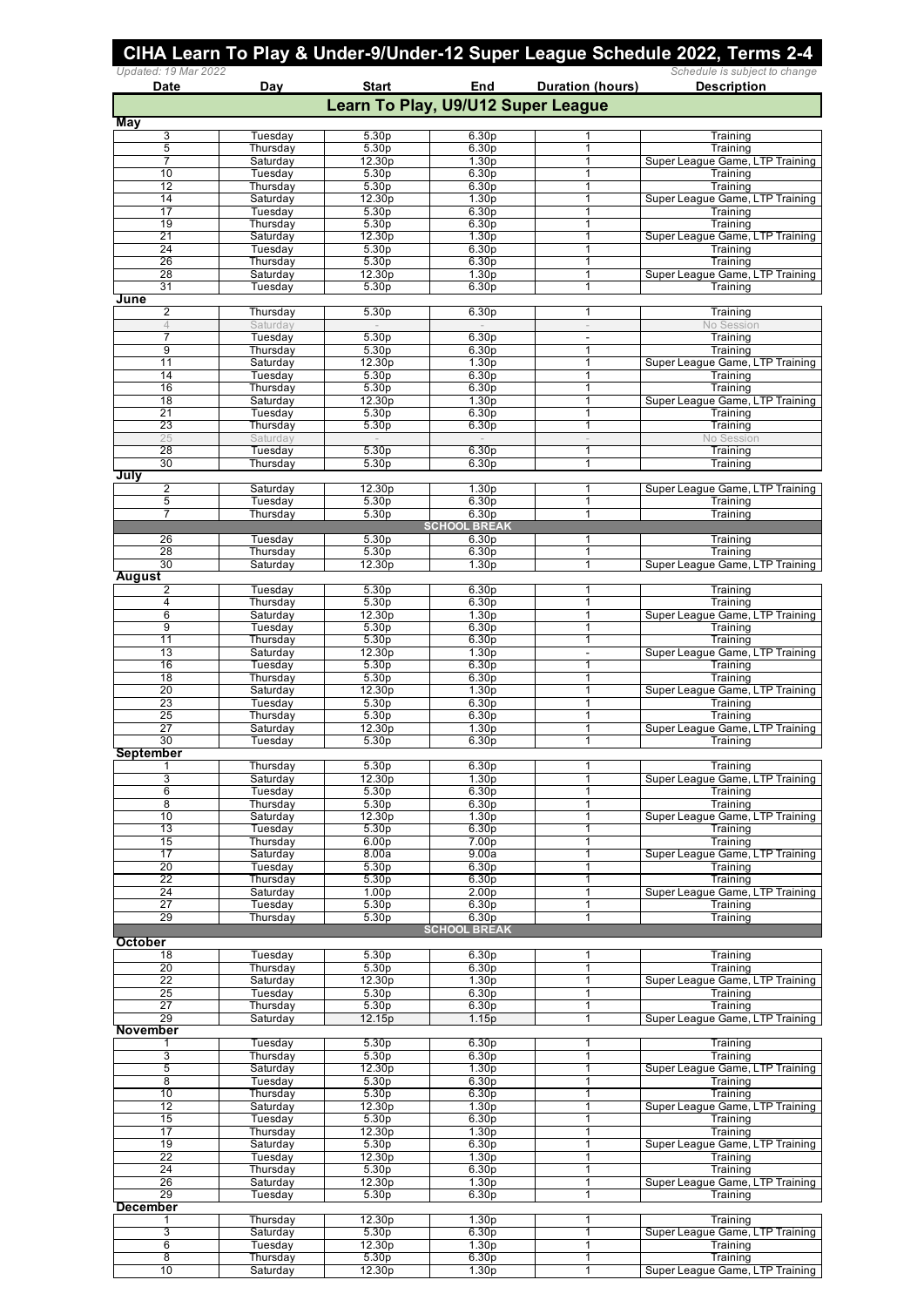## CIHA Under-15 / Under-18 Schedule 2022, Terms 2-3

| Updated: 24 May 2022<br><b>Date</b> | Day                | <b>Start</b>   | End                 | <b>Duration (hours)</b> | Schedule is subject to change<br><b>Description</b> |                              |               |
|-------------------------------------|--------------------|----------------|---------------------|-------------------------|-----------------------------------------------------|------------------------------|---------------|
|                                     |                    |                | U15/U18 League      |                         |                                                     |                              |               |
|                                     |                    |                |                     |                         |                                                     |                              |               |
| May                                 |                    |                |                     |                         | Home                                                |                              | Away          |
| 5                                   | Thursday           | 6.45p          | 7.45p               | 1<br>$\mathbf{1}$       |                                                     | Training                     |               |
| 8<br>8                              | Sunday<br>Sunday   | 7.15a<br>8.30a | 8.15a<br>9.30a      | $\mathbf{1}$            | <b>Beasts</b>                                       | $\mathsf{v}$<br>$\mathsf{v}$ | Dragons       |
| 12                                  |                    |                |                     | $\mathbf{1}$            | Warriors                                            | Training                     | <b>Tigers</b> |
| 15                                  | Thursday<br>Sunday | 6.45p          | 7.45p               | $\mathbf{1}$            |                                                     |                              |               |
| 15                                  |                    | 7.15a<br>8.30a | 8.15a<br>9.30a      | $\mathbf{1}$            | Warriors                                            | $\mathsf{V}$                 | <b>Beasts</b> |
| 19                                  | Sunday             |                |                     | 1                       | Tigers                                              | $\mathsf{V}$<br>Training     | Dragons       |
| 22                                  | Thursday           | 6.45p<br>7.15a | 7.45p<br>8.15a      | $\mathbf{1}$            | Warriors                                            |                              | <b>Beasts</b> |
|                                     | Sunday             |                |                     | $\mathbf{1}$            |                                                     | $\mathsf{v}$                 |               |
| 22<br>26                            | Sunday             | 8.30a          | 9.30a               | $\mathbf{1}$            | <b>Tigers</b>                                       | $\mathsf{V}$<br>Training     | Dragons       |
|                                     | Thursday           | 6.45p          | 7.45p               | $\mathbf{1}$            |                                                     |                              |               |
| 29<br>29                            | Sunday             | 7.15a          | 8.15a               | $\mathbf{1}$            | <b>Beasts</b>                                       | $\mathsf{V}$                 | Warriors      |
|                                     | Sunday             | 8.30a          | 9.30a               |                         | Dragons                                             | V                            | <b>Tigers</b> |
| June                                |                    |                |                     | $\mathbf{1}$            |                                                     |                              |               |
| $\overline{\mathbf{c}}$             | Thursday           | 6.45p          | 7.45p               |                         |                                                     | Training                     |               |
| 5                                   | Sunday             | $\sim$         |                     | $\sim$                  |                                                     | No Session                   |               |
| 5                                   | Sunday             |                |                     |                         |                                                     | No Session                   |               |
| 9                                   | Thursday           | 6.45p          | 7.45p               | $\mathbf{1}$            |                                                     | Training                     |               |
| 12                                  | Sunday             | 7.15a          | 8.15a               | $\mathbf{1}$            | Warriors                                            | V                            | <b>Beasts</b> |
| 12                                  | Sunday             | 8.30a          | 9.30a               | $\mathbf{1}$            | <b>Tigers</b>                                       | $\mathsf{v}$                 | Dragons       |
| 16                                  | Thursday           | 6.45p          | 7.45p               | $\mathbf{1}$            |                                                     | Training                     |               |
| 19                                  | Sunday             | 7.15a          | 8.15a               | $\mathbf{1}$            | <b>Beasts</b>                                       | V                            | Warriors      |
| 19                                  | Sunday             | 8.30a          | 9.30a               | $\mathbf{1}$            | Dragons                                             | $\mathsf{v}$                 | <b>Tigers</b> |
| 23                                  | Thursday           | 6.45p          | 7.45p               | $\mathbf{1}$            |                                                     | Training                     |               |
| 26                                  | Sunday             |                |                     |                         |                                                     | No Session                   |               |
| 26                                  | Sunday             |                |                     |                         |                                                     | No Session                   |               |
| 30                                  | Thursday           | 6.45p          | 7.45p               | $\mathbf{1}$            |                                                     | Training                     |               |
| July                                |                    |                |                     |                         |                                                     |                              |               |
| 3                                   | Sunday             | 7.15a          | 8.15a               | 1                       | Warriors                                            | V                            | <b>Beasts</b> |
| 3                                   | Sunday             | 8.30a          | 9.30a               | $\mathbf{1}$            | <b>Tigers</b>                                       | $\mathsf{V}$                 | Dragons       |
| $\overline{7}$                      | Thursday           | 6.45p          | 7.45p               | $\mathbf{1}$            |                                                     | Training                     |               |
|                                     |                    |                | <b>SCHOOL BREAK</b> |                         |                                                     |                              |               |
| 28                                  | Thursday           | 6.45p          | 7.45p               | 1                       |                                                     | Training                     |               |
| 31                                  | Sunday             | 7.15a          | 8.15a               | $\mathbf{1}$            | <b>Beasts</b>                                       | v                            | Warriors      |
| 31                                  | Sunday             | 8.30a          | 9.30a               | $\mathbf{1}$            | Dragons                                             | $\mathsf{V}$                 | <b>Tigers</b> |
| <b>August</b>                       |                    |                |                     |                         |                                                     |                              |               |
| 4                                   | Thursday           | 6.45p          | 7.45p               | $\mathbf{1}$            |                                                     | Training                     |               |
| $\overline{7}$                      | Sunday             | 7.15a          | 8.15a               | $\mathbf{1}$            | Warriors                                            | $\mathsf{v}$                 | <b>Beasts</b> |
| $\overline{7}$                      | Sunday             | 8.30a          | 9.30a               | 1                       | <b>Tigers</b>                                       | $\mathsf{v}$                 | Dragons       |
| 11                                  | Thursday           | 6.45p          | 7.45p               | $\mathbf{1}$            |                                                     | Training                     |               |
| 14                                  | Sunday             | 7.15a          | 8.15a               | $\mathbf{1}$            | <b>Beasts</b>                                       | $\mathsf{v}$                 | Warriors      |
| 14                                  | Sunday             | 8.30a          | 9.30a               | $\mathbf{1}$            | Dragons                                             | ${\sf v}$                    | <b>Tigers</b> |
| 18                                  | Thursday           | 6.45p          | 7.45p               | $\mathbf{1}$            |                                                     | Training                     |               |
| 21                                  | Sunday             | 7.15a          | 8.15a               | $\mathbf{1}$            | Warriors                                            | v                            | <b>Beasts</b> |
| 21                                  | Sunday             | 8.30a          | 9.30a               | $\mathbf{1}$            | <b>Tigers</b>                                       | v                            | Dragons       |
| 25                                  | Thursday           | 6.45p          | 7.45p               | $\mathbf{1}$            |                                                     | Training                     |               |
| 28                                  | Sunday             | 7.15a          | 8.15a               | $\mathbf{1}$            | <b>Beasts</b>                                       | V                            | Warriors      |
| 28                                  | Sunday             | 8.30a          | 9.30a               | $\mathbf{1}$            | Dragons                                             | V                            | <b>Tigers</b> |
| <b>September</b>                    |                    |                |                     |                         |                                                     |                              |               |
| 1                                   | Thursday           | 6.45p          | 7.45p               | 1                       |                                                     | Training                     |               |
| 4                                   | Sunday             | 7.15a          | 8.15a               | $\mathbf{1}$            | Warriors                                            | $\mathsf{v}$                 | <b>Beasts</b> |
| 4                                   | Sunday             | 8.30a          | 9.30a               | $\mathbf{1}$            | <b>Tigers</b>                                       | $\mathsf{v}$                 | Dragons       |
| 8                                   | Thursday           | 6.45p          | 7.45p               | 1                       |                                                     | Training                     |               |
| 11                                  | Sunday             | 7.15a          | 8.15a               | $\mathbf 1$             | <b>Beasts</b>                                       | V                            | Warriors      |
| 11                                  | Sunday             | 8.30a          | 9.30a               | $\mathbf{1}$            | Dragons                                             | $\mathsf{v}$                 | <b>Tigers</b> |
| 15                                  | Thursday           | 6.45p          | 7.45p               | $\mathbf{1}$            |                                                     | Training                     |               |
| 18                                  | Sunday             | 7.15a          | 8.15a               | $\mathbf{1}$            | <b>Beasts</b>                                       | v                            | Warriors      |
| 18                                  | Sunday             | 8.30a          | 9.30a               | $\mathbf{1}$            | Dragons                                             | $\mathsf{v}$                 | <b>Tigers</b> |
| 22                                  | Thursday           | 6.45p          | 7.45p               | 1                       |                                                     | Training                     |               |
| 25                                  | Sunday             | 7.15a          | 8.15a               | $\mathbf{1}$            | Warriors                                            | V                            | <b>Beasts</b> |
| 25                                  | Sunday             | 8.30a          | 9.30a               | $\mathbf 1$             | <b>Tigers</b>                                       | $\mathsf{v}$                 | Dragons       |
| $\overline{29}$                     | Thursday           | 6.45p          | 7.45p               | $\mathbf 1$             |                                                     | Training                     |               |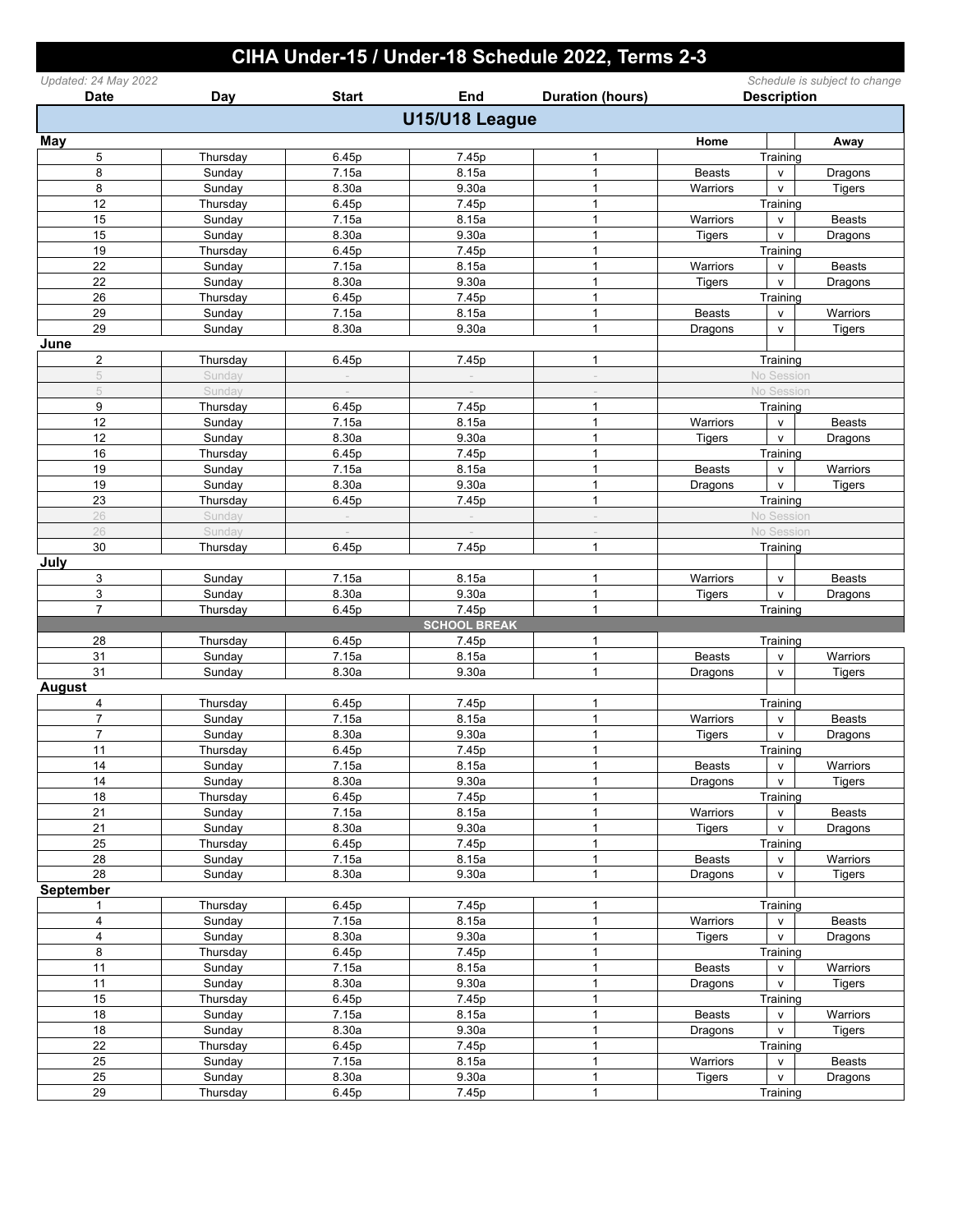|                                     |                       |                             |                              | CIHA High School League Schedule 2022, Terms 2-3 |                 |                                                     |
|-------------------------------------|-----------------------|-----------------------------|------------------------------|--------------------------------------------------|-----------------|-----------------------------------------------------|
| Updated: 24 May 2022<br><b>Date</b> | Day                   | <b>Start</b>                | End                          | <b>Duration (hours)</b>                          |                 | Schedule is subject to change<br><b>Description</b> |
|                                     |                       |                             | <b>High School League</b>    |                                                  |                 |                                                     |
| May                                 |                       |                             |                              |                                                  |                 |                                                     |
| 4                                   | Wednesday             | 3.30p                       | 4.30p                        | $\mathbf{1}$                                     |                 | Training                                            |
| $\overline{7}$                      | Saturday              | 10.00a                      | 11.00a                       | $\mathbf{1}$                                     | <b>Burnside</b> | Cashmere<br>v                                       |
| $\overline{7}$                      | Saturday              | 11.15a                      | 12.15p                       | $\mathbf{1}$                                     | CBHS/STAC       | Alliance<br>v                                       |
| 11                                  | Wednesday             | 3.30p                       | 4.30p                        | $\mathbf{1}$                                     |                 | Training                                            |
| 14                                  | Saturday              | 10.00a                      | 11.00a                       | $\mathbf{1}$                                     | CBHS/STAC       | <b>Burnside</b><br>v                                |
| 14<br>18                            | Saturday              | 11.15a<br>3.30 <sub>p</sub> | 12.15p<br>4.30p              | $\mathbf{1}$<br>$\mathbf{1}$                     | Alliance        | Cashmere<br>V                                       |
| 21                                  | Wednesday<br>Saturday | 10.00a                      | 11.00a                       | $\mathbf{1}$                                     | Alliance        | Training<br><b>Burnside</b><br>v                    |
| 21                                  | Saturday              | 11.15a                      | 12.15p                       | $\mathbf{1}$                                     | Cashmere        | CBHS/STAC<br>v                                      |
| 25                                  | Wednesday             | 3.30 <sub>p</sub>           | 4.30p                        | $\mathbf{1}$                                     |                 | Training                                            |
| 28                                  | Saturday              | 10.00a                      | 11.00a                       | $\mathbf{1}$                                     | <b>Burnside</b> | Cashmere<br>v                                       |
| 28                                  | Saturday              | 11.15a                      | 12.15p                       | $\mathbf{1}$                                     | CBHS/STAC       | Alliance<br>v                                       |
| June                                |                       |                             |                              |                                                  |                 |                                                     |
| 1                                   | Wednesday             | 3.30p                       | 4.30p                        | $\mathbf{1}$                                     |                 | Training                                            |
| $\overline{4}$                      | Saturday              |                             |                              |                                                  |                 | No Session                                          |
| $\triangle$                         | Saturday              |                             |                              |                                                  |                 | No Session                                          |
| 8                                   | Wednesday             | 3.30p                       | 4.30p                        | $\mathbf{1}$                                     |                 | Training                                            |
| 11                                  | Saturday              | 10.00a                      | 11.00a                       | $\mathbf{1}$                                     | Cashmere        | Alliance<br>v                                       |
| 11<br>15                            | Saturday              | 11.15a<br>3.30p             | 12.15p<br>4.30p              | $\mathbf{1}$<br>1                                | <b>Burnside</b> | CBHS/STAC<br>v                                      |
| 18                                  | Wednesday<br>Saturday | 10.00a                      | 11.00a                       | $\mathbf{1}$                                     | CBHS/STAC       | Training<br>Cashmere<br>V                           |
| 18                                  | Saturday              | 11.15a                      | 12.15p                       | $\mathbf{1}$                                     | Alliance        | Burnside<br>v                                       |
| 22                                  | Wednesday             | 3.30p                       | 4.30p                        | 1                                                |                 | Training                                            |
| 25                                  | Saturday              |                             |                              |                                                  |                 | No Session                                          |
| 25                                  | Saturday              |                             |                              |                                                  |                 | No Session                                          |
| 29                                  | Wednesday             | 3.30p                       | 4.30p                        | $\mathbf{1}$                                     |                 | Training                                            |
| July                                |                       |                             |                              |                                                  |                 |                                                     |
| $\overline{\mathbf{c}}$             | Saturday              | 10.00a                      | 11.00a                       | $\mathbf{1}$                                     | Alliance        | CBHS/STAC<br>v                                      |
| 2                                   | Saturday              | 11.15a                      | 12.15p                       | $\mathbf{1}$                                     | <b>Burnside</b> | v<br>Cashmere                                       |
| 6                                   | Wednesday             | 3.30p                       | 4.30p                        | $\mathbf{1}$                                     |                 | Training                                            |
| 27                                  |                       | 3.30p                       | <b>SCHOOL BREAK</b><br>4.30p | $\mathbf{1}$                                     |                 |                                                     |
| 30                                  | Wednesday<br>Saturday | 10.00a                      | 11.00a                       | $\mathbf{1}$                                     | <b>Burnside</b> | Training<br>CBHS/STAC<br>v                          |
| 30                                  | Saturday              | 11.15a                      | 12.15p                       | $\mathbf{1}$                                     | Cashmere        | v<br>Alliance                                       |
| <b>August</b>                       |                       |                             |                              |                                                  |                 |                                                     |
| 3                                   | Wednesday             | 3.30p                       | 4.30p                        | $\mathbf{1}$                                     |                 | Training                                            |
| 6                                   | Saturday              | 10.00a                      | 11.00a                       | $\mathbf{1}$                                     | Cashmere        | CBHS/STAC<br>v                                      |
| 6                                   | Saturday              | 11.15a                      | 12.15p                       | $\mathbf{1}$                                     | Alliance        | <b>Burnside</b><br>v                                |
| 10                                  | Wednesday             | 3.30p                       | 4.30p                        | 1                                                |                 | Training                                            |
| 13                                  | Saturday              | 10.00a                      | 11.00a                       | $\mathbf{1}$                                     | CBHS/STAC       | Alliance<br>$\mathsf{V}$                            |
| 13                                  | Saturday              | 11.15a                      | 12.15p                       | $\mathbf{1}$                                     | <b>Burnside</b> | V<br>Cashmere                                       |
| 17                                  | Wednesday             | 3.30 <sub>p</sub>           | 4.30p                        | $\mathbf{1}$                                     |                 | Training                                            |
| 20                                  | Saturday              | 10.00a                      | 11.00a                       | $\mathbf{1}$                                     | CBHS/STAC       | <b>Burnside</b><br>$\mathsf{V}$                     |
| 20<br>24                            | Saturday<br>Wednesday | 11.15a<br>3.30p             | 12.15p<br>4.30p              | $\mathbf{1}$<br>$\mathbf{1}$                     | Alliance        | $\mathsf{v}$<br>Cashmere<br>Training                |
| 27                                  | Saturday              | 10.00a                      | 11.00a                       | $\mathbf{1}$                                     | Burnside        | Alliance<br>v                                       |
| $27\,$                              | Saturday              | 11.15a                      | 12.15p                       | $\mathbf{1}$                                     | Cashmere        | CBHS/STAC<br>V                                      |
| 31                                  | Wednesday             | 3.30 <sub>p</sub>           | 4.30p                        | $\mathbf{1}$                                     |                 | Training                                            |
| <b>September</b>                    |                       |                             |                              |                                                  |                 |                                                     |
| 3                                   | Saturday              | 10.00a                      | 11.00a                       | $\mathbf{1}$                                     | Cashmere        | <b>Burnside</b><br>v                                |
| 3                                   | Saturday              | 11.15a                      | 12.15p                       | $\mathbf{1}$                                     | CBHS/STAC       | Alliance<br>v                                       |
| $\overline{7}$                      | Wednesday             | 3.30 <sub>p</sub>           | 4.30p                        | $\mathbf{1}$                                     |                 | Training                                            |
| 10                                  | Saturday              | 10.00a                      | 11.00a                       | $\mathbf{1}$                                     | Alliance        | Cashmere<br>V                                       |
| $10$                                | Saturday              | 11.15a                      | 12.15p                       | $\mathbf{1}$                                     | <b>Burnside</b> | CBHS/STAC<br>v                                      |
| 14                                  | Wednesday             | 3.30 <sub>p</sub>           | 4.30p                        | $\mathbf{1}$                                     |                 | Training                                            |
| 17                                  | Saturday              | 10.00a                      | 11.00a                       | $\mathbf{1}$                                     |                 | Semi Finals Game (2 v 3)                            |
| 17<br>21                            | Saturday              | 11.15a<br>3.30 <sub>p</sub> | 12.15p<br>4.30p              | $\mathbf{1}$<br>$\mathbf{1}$                     |                 | Semi Finals Game (1 v 4)                            |
| 24                                  | Wednesday<br>Saturday | 10.00a                      | 11.00a                       | $\mathbf{1}$                                     |                 | Training<br><b>Consolation Game</b>                 |
| 24                                  | Saturday              | 11.15a                      | 12.15p                       | $\mathbf{1}$                                     |                 | <b>Finals Game</b>                                  |
| $\overline{28}$                     | Wednesday             | 3.30p                       | 4.30p                        | $\mathbf{1}$                                     |                 | Training                                            |